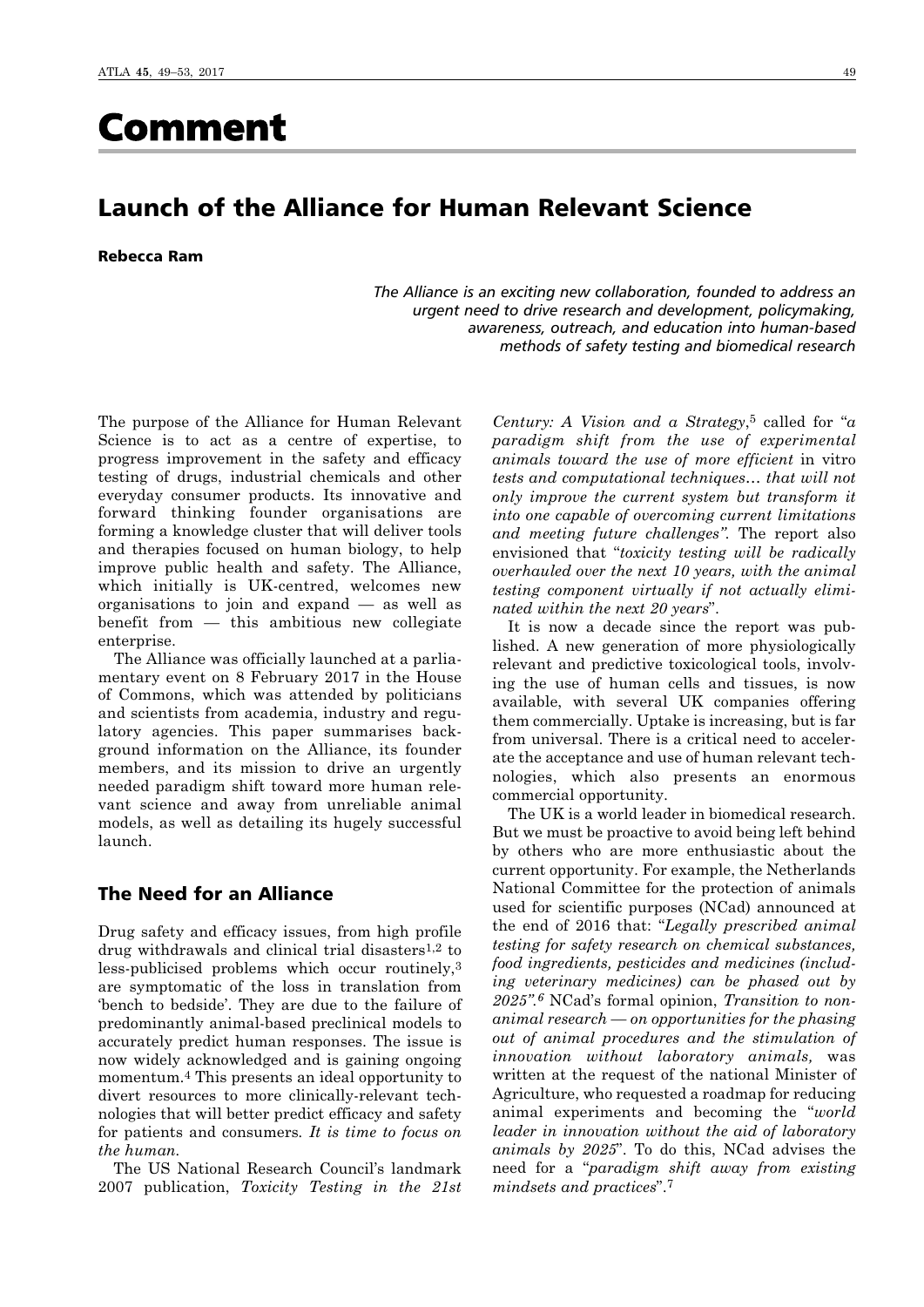The Alliance for Human Relevant Science aims to change mindsets and practices by:

- engaging in dialogue and building relationships in the experimental research, pharmaceutical, environmental and industrial chemicals sectors;
- communicating with funding agencies and regulators to gain more support for human relevant research;
- providing training and education in innovative new technologies for early-career researchers; and
- organising conferences, workshops and networking opportunities to bring interested partners together.

The launch of the Alliance follows many months of preparatory work by its founder members: Safer Medicines Trust, Dr Hadwen Trust, Kirkstall, Cyprotex, and CN Bio Innovations. Brief profiles of the co-founders are provided below.

#### **Safer Medicines Trust (SMT)**

The SMT8 is an independent patient safety charity with extensive expertise in drug development and medical research. It aims to change the way medicines are tested to make them safer for patients, by encouraging a transition to a new drug safety testing system focused firmly on *human* biology. The Trust has initiated a number of highly supported parliamentary motions and a Safety of Medicines Bill, calling for independent scientific evaluation of the utility of preclinical animal tests as compared to human-based approaches. The SMT has held conferences on the subject at the Royal Society and the House of Lords.

#### **Dr Hadwen Trust (DHT)**

The DHT9 is the UK's leading medical research charity that exclusively funds and promotes nonanimal techniques to replace the use of animals in biomedical research. To date, the DHT has awarded grants to over 200 research projects in diverse areas of medical research, including cancer, Alzheimer's disease, asthma, diabetes, kidney, heart disease and liver disease, as well as many others. The DHT has recently created a new Animal Replacement Centre of Excellence, in conjunction with the Blizard Institute at Queen Mary University of London, which is already becoming a centre of expertise in head, skin and neck cancers, with strong links to breast cancer and prostate cancer as well. The DHT brings together scientists, campaigners and policymakers at its annual 'Animal Replacement Science' conference.

#### **Kirkstall Ltd**

Kirkstall Ltd10 is a pioneering biotechnology company, whose mission statement — Saving Lives through Better Science — reflects its commitment to building more-accurate and more-reliable predictive models of human physiology without the use of animals.10 The company has an exclusive worldwide licence to patented cell culture technology from the University of Pisa (Italy). Kirkstall has developed this research into a commercially available inter-connected cell culture system, which can be set up so that it mimics the human metabolism, resulting in high-quality screening, rather than just high-throughput screening. The system, now known as Quasi Vivo®, is commercially available, and is used by leading researchers in over 70 academic and industry laboratories worldwide. It has been proven to provide research data significantly closer to clinical data than the conventional static models, and, as its use continues to increase, it will reduce and eventually replace animal research.

#### **Cyprotex**

 $Cyprotex<sup>11</sup>$  is a contract research organisation, which offers a huge range of approaches to predict human clinical outcome following exposure to a drug or chemical, by using robust *in vitro* methods combined with *in silico* technology. Cyprotex is continually developing and improving an extensive range of patented technologies, which use physiologically-based pharmacokinetic modelling in conjunction with *in vitro* data to predict, for example, human intestinal absorption, drug–drug interactions, hepatotoxicity, skin sensitisation, endocrine disruption, and many other toxicities. Cyprotex serves more than 1500 organisations in the pharmaceutical and biotech, cosmetics/personal care and chemicals industries, as well as academia and not-for-profit organisations.

#### **CN Bio Innovations**

CN Bio Innovations12 develops human organ-on-achip technologies: devices that enable the formation of miniature models of organs in the laboratory, by using living human cells, to more accurately aid clinical studies of disease and drug responses. Over the past three years, more than 25 pharmaceutical companies have used CN Bio's devices to study the effects of drugs and other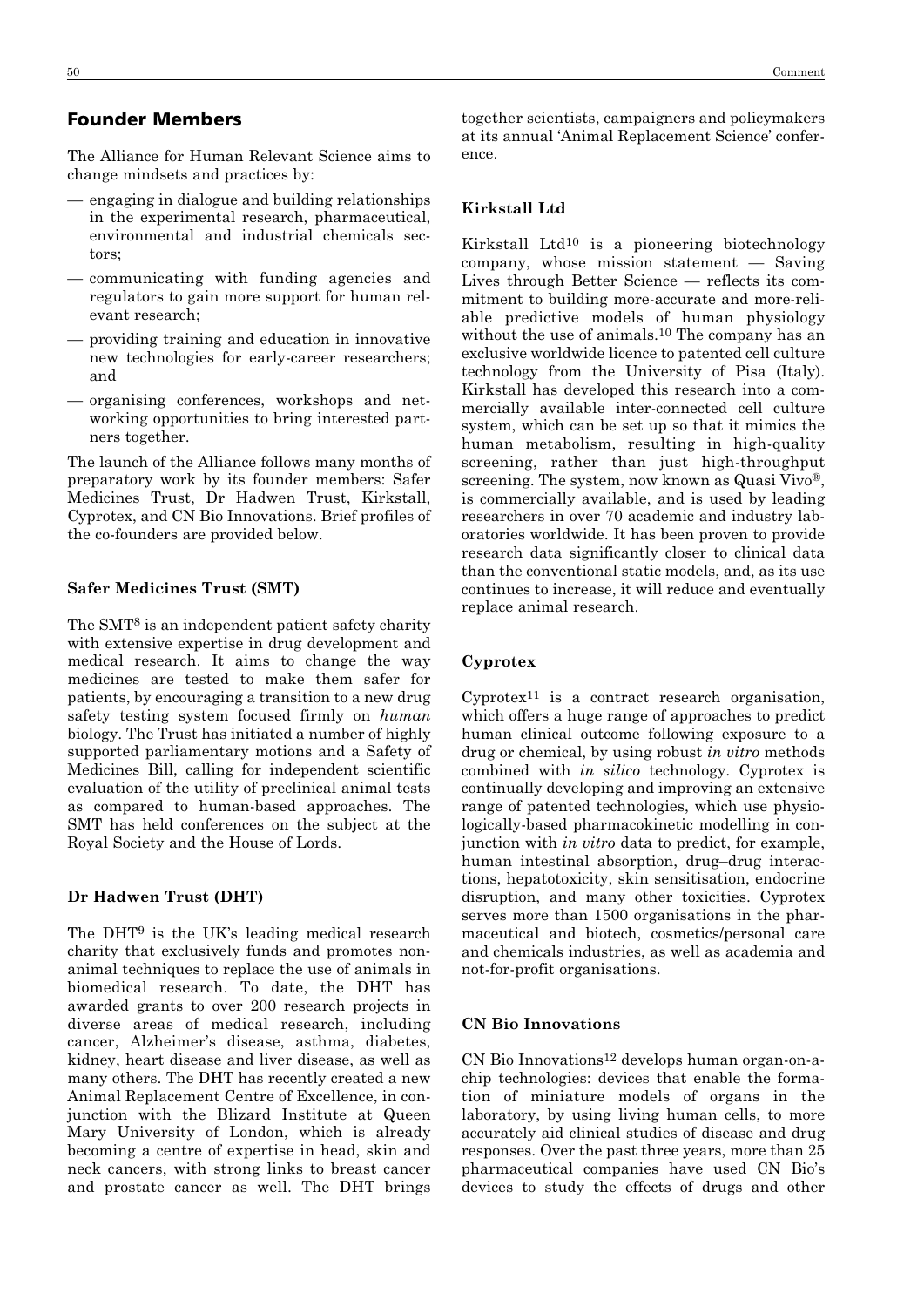chemicals on organ function. CN Bio is also developing organ-on-a-chip models for specific diseases, including non-alcoholic steatohepatitis and hepatitis B. CN Bio is a co-recipient, with MIT, of a \$26 million US Federal contract to develop a human body-on-a-chip incorporating 10 interconnected mini-organs, and has also received grant awards from Innovate UK. In 2016, CN Bio successfully showcased the world's first 7-organ-on-a-chip platform.

### The Launch Event

The launch event was hosted by senior Conservative MP, Sir David Amess, in the House of Commons. The room was full to capacity, with senior scientists from 18 universities, 14 companies, eight charities and the MHRA (Medicines and Healthcare Products Regulatory Agency) in attendance. Some MPs also attended, although fewer than was hoped, as the timing unfortunately coincided with a Commons Brexit debate and vote!

There was great enthusiasm and support for the concept and formation of the Alliance, with a majority of the audience registering their interest in joining immediately after the event. During the discussions, there was overwhelming agreement on the need for changes to mindsets, and much shared frustration regarding continuing demands for 'validation' in animals, made by reviewers for grants and journals, among others.

Representatives from the founder organisations and other expert speakers provided insightful talks on their work, and how it reflects on the mission and aims of the Alliance. The introductory talks were filmed and can be viewed on the Alliance website at www.HumanRelevantScience. org, where a brief highlights video is also available.

Sir David Amess MP declared his wholehearted support for the Alliance and its aims. He said that we are at a historic moment in the history of science, and that *"we are already witnessing the start of a major transition from the dominant paradigm in the life sciences, which has been largely based on animal research, to a future based on human models for human diseases, thanks to the incredible advances made by the revolutions in science and technology in recent years".* Sir David emphasised further how "*such a major change is going to need all stakeholders to work together towards the common goal. There are many different drivers towards the goal of human models for human disease; the most obvious one being that human relevant science will surely lead to moreeffective and safer medicines and other chemicals. Not only can new technologies based on human biology be more predictive for humans, they are often much faster and cheaper, so there are huge economic advantages as well. And of course, greater*

*use of human models means fewer animals will be used, which is a matter of great importance to many in society."* He wished the Alliance every success and offered to help in any way he can toward such an important initiative. We are very grateful to him for giving the Alliance such a positive and enthusiastic launch.

Kathy Archibald, Director of Safer Medicines Trust, explained the charity's mission in working to reduce the devastating impact of adverse drug reactions, which are now a leading cause of death, by making medicines safer by using more human relevant approaches. She explained the need to hasten the *recognition* of the best technologies, so that they will become used *routinely*. Safer Medicines Trust and the other founder members of the Alliance share the same vision to use moreaccurate and more-reliable models of human physiology to improve public health and safety. Key to this is raising awareness of the impressive capabilities of techniques that are already available, to demonstrate that a human focus is a valuable asset, with great economic advantages, which will improve safety and accelerate medical progress.

Dr Brett Cochrane, Science Director of the Dr Hadwen Trust, summarised the work of the Trust over 47 years and its ethos in promoting *"human models for human disease*". In the last five years alone, the DHT has awarded more than £4 million in research grants for clinically relevant models of



*Sir David Amess, MP.*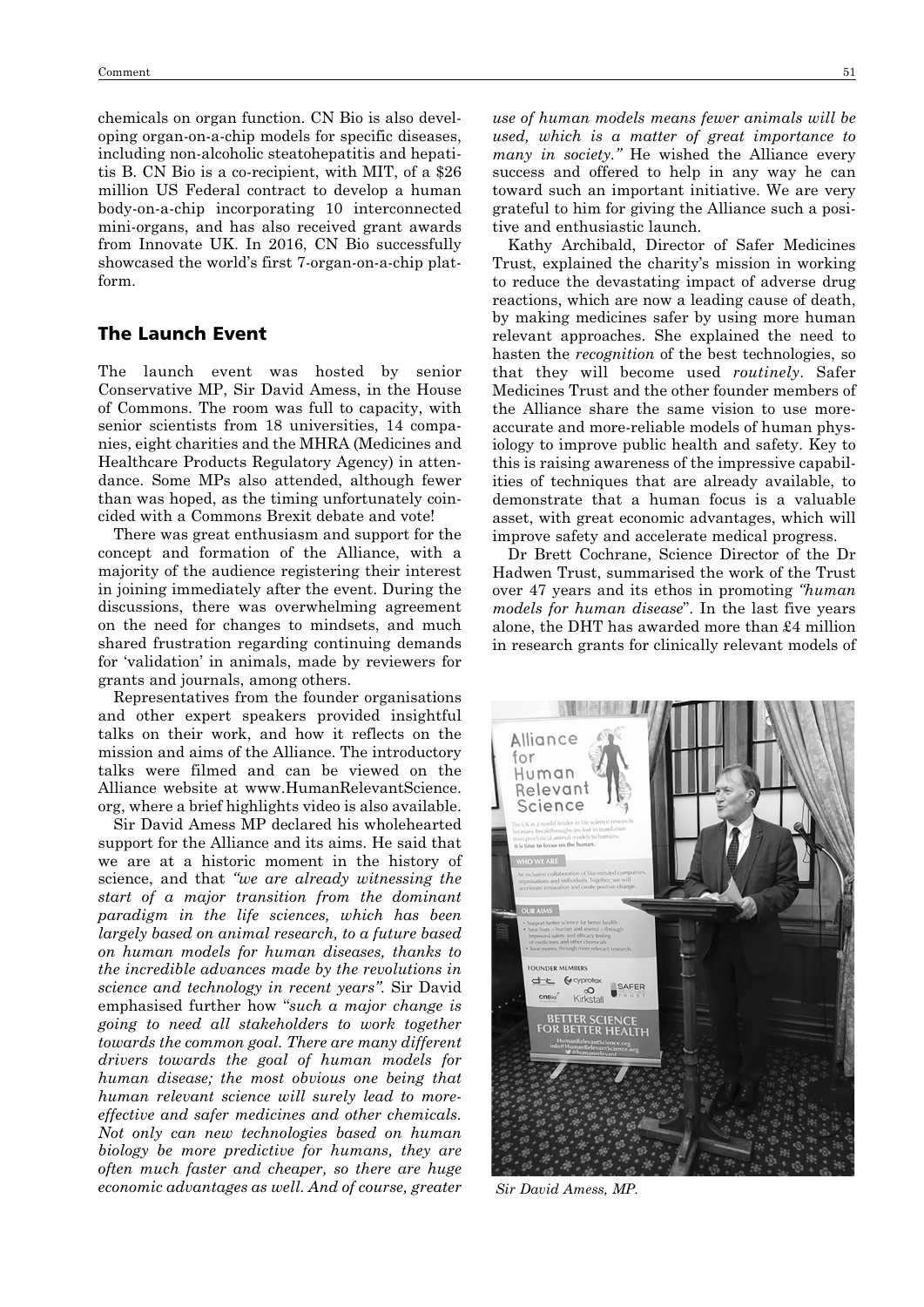human diseases. As he observed, the successes of the Alliance's commercial partners are *"a great testament to what can be done"*. Recent scientific and technical advances, coupled with increasing availability of human tissue, have enabled human relevant approaches to be developed where animal models have failed or where there is no model at all. Noting that human toxicity pathways are very complex and require multidisciplinary cooperation and engagement between biologists, immunologists, chemists, bioinformaticians and mathematicians, Dr Cochrane emphasised that the Alliance is keen to welcome new partners, to bring more insight and expertise and to help shape its future work.

Dr Malcolm Wilkinson, the founder and CEO of Kirkstall Ltd, explained the company's passion for using their science base to improve human health. He said: *"We are appalled really at how much science has been done previously using animal models, which are clearly not working. This represents a massive waste of resources — money and people's careers — on models which actually are not going to deliver solutions. So we have to find a way to do things better, and human focused research is the way to do it*." He acknowledged the scale of the challenge in conquering the inertia due to entrenched vested interests, but reiterated Kirkstall's desire to help and its belief in a multidisciplinary Alliance as the way forward.

Dr Clive Dilworth, Chief Scientific Officer of Cyprotex, explained why he believes that "*the techniques we have currently can significantly reduce drug toxicity".* He gave the example that *"twenty years ago, there were compounds failing in drug development due to poor PK (pharmacokinetics). So the industry changed and embraced human relevant* in vitro *techniques. Over the next ten years,*

*that failure rate fell from over 40% to below 10%. I believe we can take those same approaches and techniques and apply them to the field of toxicity testing. Toxicity in human clinical trials and discovery is a big issue and it's increasing. The models we have don't currently work or predict humans very well."* He emphasised how much technology has moved on, and that predictive human 3-D micro-tissues are clearly the future of toxicity testing, and how we will be able to achieve so much by working together.

Dr Emma Sceats, CEO of CN Bio Innovations, outlined the company's development of pioneering human organ-on-a-chip technologies incorporating living cells to replicate the structure and function of human organs. She announced that "*this year, CN Bio and our partners at MIT in Boston will deliver a 10-organ so-called 'human body on a chip', to meet the final milestone of a \$26 million contract from the US Department of Defence".* She highlighted how the launch of the Alliance was a call to action. "*We call on the government, its funding agencies and the UK life sciences community, to grasp the enormous potential of non-animal technologies. By improving the evidence base and demand for these technologies, through collaboration and innovation in the UK, we can be confident of a bright future for our industry and the patients we serve."*

Professor Geoff Pilkington (Professor of Cellular and Molecular Neuro-oncology and Head of the University of Portsmouth's Brain Tumour Research Centre) spoke about their 3-D cell modelling of the blood–brain barrier to investigate mechanisms of cancer metastasis. He explained how the use of human relevant models, rather than animal models, can help to fast track promising compounds, particularly re-purposed or



*Left to right: Dr Malcolm Wilkinson (Kirkstall); Dr Clive Dilworth (Cyprotex); Dr Gerry Kenna (Safer Medicines Trust); Sir David Amess, MP; Ms Kathy Archibald (Safer Medicines Trust); Dr Brett Cochrane (Dr Hadwen Trust); Dr Emma Sceats (CN Bio Innovations).*